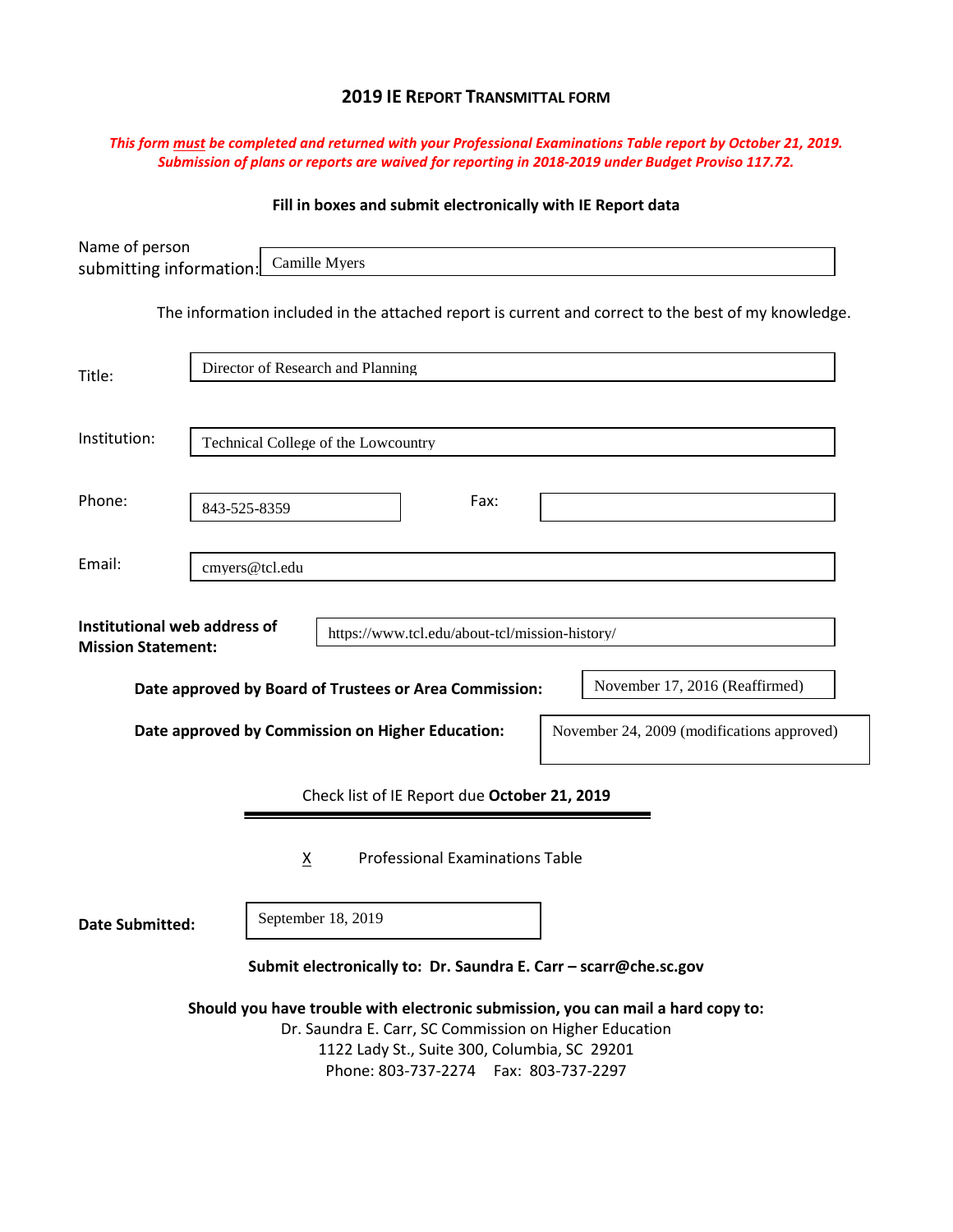#### **Institution:**

#### **RESULTS OF PROFESSIONAL EXAMINATIONS**

*Applicable to all sectors – Reported for April 1, 2018- March 31, 2019*

The collection of results data for professional examinations should include first-time test takers (except the teacher education exams at four-year institutions, which include all test takers) for those students who completed an examination during the period of **April 1, 2018 through March 31, 2019**. The following tables display the exams that each sector has reported in the past. Please use this list as a guide for the exams you report this year on the table provided. **Please be aware that your institution may have students taking certification exams that have not been reported in the past.** This would be the case if students were just beginning to complete a new program. In such cases, please report the scores and indicate that the exam is new to the table.

Praxis exams are reported separately in the following table.

**Please note that Praxis results are reported on all test-takers.** Other exams are reported on first-time test-takers.

| Name of Exam                                                             | Date(s)<br>Administered | # of<br><b>Examinees</b> | # of Examinees<br>who Passed | % Examinees<br><b>Passing</b> |
|--------------------------------------------------------------------------|-------------------------|--------------------------|------------------------------|-------------------------------|
|                                                                          |                         |                          |                              |                               |
| <b>TEACHING AND RESEARCH SECTORS</b>                                     |                         |                          |                              |                               |
| <b>PRAXIS Series II: Core Battery Professional</b><br>Knowledge          |                         |                          |                              |                               |
| <b>PRAXIS Series II: Principles of Learning &amp;</b><br>Teaching (K-6)  |                         |                          |                              |                               |
| PRAXIS Series II: Principles of Learning &<br>Teaching (5-9)             |                         |                          |                              |                               |
| <b>PRAXIS Series II: Principles of Learning &amp;</b><br>Teaching (7-12) |                         |                          |                              |                               |
| <b>PRAXIS Series II: Specialty Area Tests</b>                            |                         |                          |                              |                               |
|                                                                          |                         |                          |                              |                               |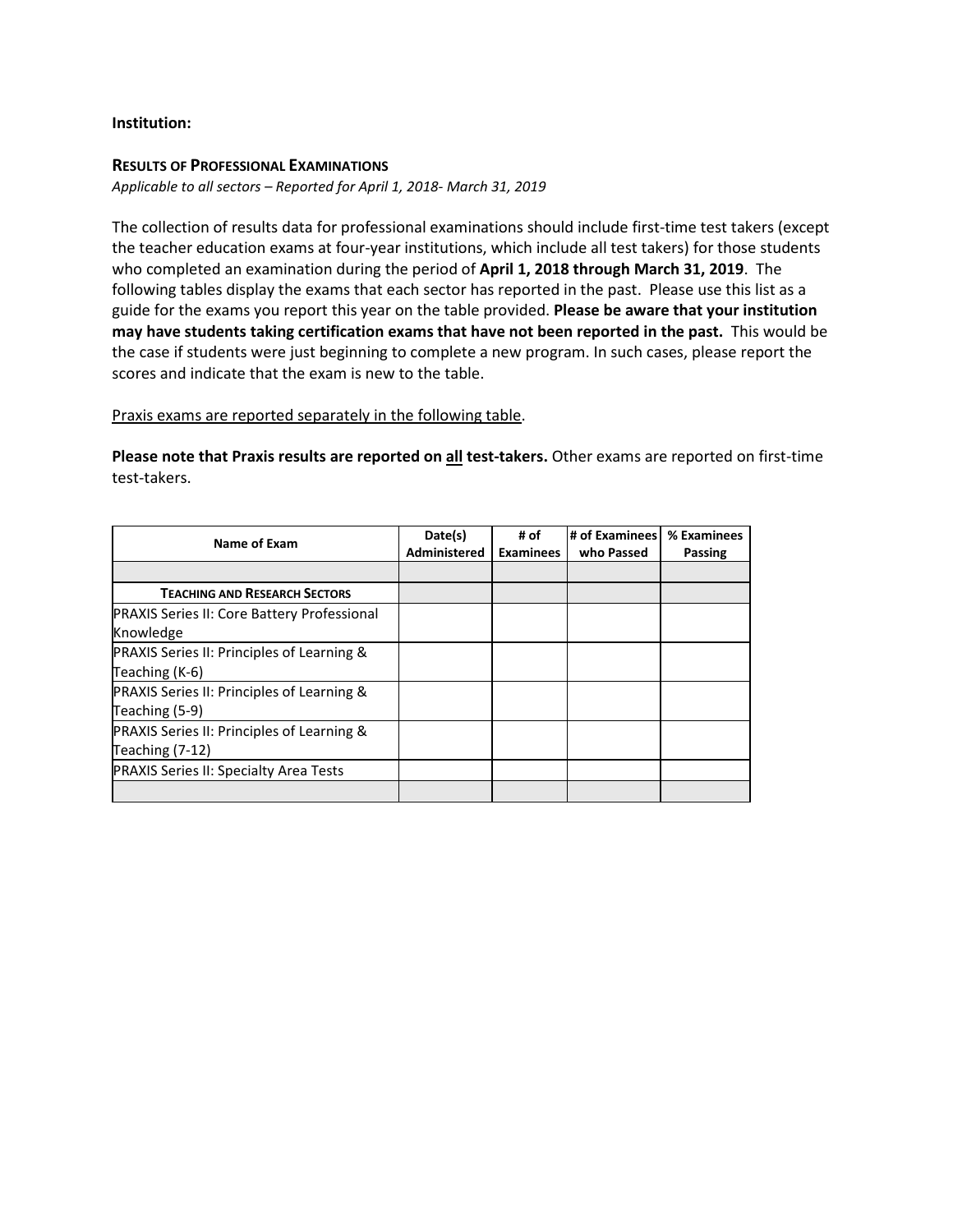| Name of Exam                                              | Date(s)<br>Administered | # of<br><b>Examinees</b> | # of 1 <sup>st</sup> Time<br><b>Examinees</b> | # of 1 <sup>st</sup> Time<br><b>Examinees who</b><br>Passed | % 1 <sup>st</sup> Time<br><b>Examinees</b><br>Passing |
|-----------------------------------------------------------|-------------------------|--------------------------|-----------------------------------------------|-------------------------------------------------------------|-------------------------------------------------------|
| <b>RESEARCH SECTOR</b>                                    |                         |                          |                                               |                                                             |                                                       |
| <b>ACC National Certification Examination</b>             |                         |                          |                                               |                                                             |                                                       |
| in Nurse Midwifery                                        |                         |                          |                                               |                                                             |                                                       |
| American Board of Cardiovascular Perfusion                |                         |                          |                                               |                                                             |                                                       |
| Exam - Part I (PBSE)                                      |                         |                          |                                               |                                                             |                                                       |
| American Board of Cardiovascular Perfusion                |                         |                          |                                               |                                                             |                                                       |
| Exam - Part II (CAPE)                                     |                         |                          |                                               |                                                             |                                                       |
| Council on Certification of Nurse                         |                         |                          |                                               |                                                             |                                                       |
| Anesthetists Exam.                                        |                         |                          |                                               |                                                             |                                                       |
| Multi-State Pharmacy Jurisprudence                        |                         |                          |                                               |                                                             |                                                       |
| <b>Examination (MPJE)</b>                                 |                         |                          |                                               |                                                             |                                                       |
| Massage & Bodywork Licensing                              | 7/31/2018               | 6                        | 6                                             | 6                                                           | 100%                                                  |
| <b>Examination (MBLEX)</b>                                |                         |                          |                                               |                                                             |                                                       |
| Massage Therapy Certifying Examination                    |                         |                          |                                               |                                                             |                                                       |
| National Board Dental Exam, Part I                        |                         |                          |                                               |                                                             |                                                       |
| National Board Dental Exam, Part II                       |                         |                          |                                               |                                                             |                                                       |
| National Council Licensure Exam. -                        |                         |                          |                                               |                                                             |                                                       |
| Registered Nurse (BSN)                                    |                         |                          |                                               |                                                             |                                                       |
| National Physical Therapist Licensing Exam.               |                         |                          |                                               |                                                             |                                                       |
| (PT)                                                      |                         |                          |                                               |                                                             |                                                       |
| National Certification Corporation for the                |                         |                          |                                               |                                                             |                                                       |
| Obstetric, Gynecological and Neonatal                     |                         |                          |                                               |                                                             |                                                       |
| Nursing Specialties:<br>Neonatal Nurse Practitioner Exam. |                         |                          |                                               |                                                             |                                                       |
| North American Pharmacist Licensure Exam.                 |                         |                          |                                               |                                                             |                                                       |
| (NAPLEX)                                                  |                         |                          |                                               |                                                             |                                                       |
| Occupational Therapist, Registered (OTR)                  |                         |                          |                                               |                                                             |                                                       |
| Physician Assistant National Certifying Exam.<br>(PANCE)  |                         |                          |                                               |                                                             |                                                       |
| South Carolina Bd. of Law Examination                     |                         |                          |                                               |                                                             |                                                       |
| Cytotechnology (ASCP)                                     |                         |                          |                                               |                                                             |                                                       |
| State Board Dental Exam-SRTA Exam.                        |                         |                          |                                               |                                                             |                                                       |
| US Medical Licensing Exam. - Step I                       |                         |                          |                                               |                                                             |                                                       |
| US Medical Licensing Exam. - Step II                      |                         |                          |                                               |                                                             |                                                       |
|                                                           |                         |                          |                                               |                                                             |                                                       |
| <b>TEACHING SECTOR</b>                                    |                         |                          |                                               |                                                             |                                                       |
| National Council Licensure Exam. -                        |                         |                          |                                               |                                                             |                                                       |
| Registered Nurse (BSN)                                    |                         |                          |                                               |                                                             |                                                       |
|                                                           |                         |                          |                                               |                                                             |                                                       |
| <b>REGIONAL SECTOR</b>                                    |                         |                          |                                               |                                                             |                                                       |
| Council Licensure Exam-Registered Nurse                   |                         |                          |                                               |                                                             |                                                       |
| (ADN)                                                     |                         |                          |                                               |                                                             |                                                       |
|                                                           |                         |                          |                                               |                                                             |                                                       |
| <b>TECHNICAL SECTOR</b>                                   |                         |                          |                                               |                                                             |                                                       |
| Aircraft Maintenance - Airframe                           |                         |                          |                                               |                                                             |                                                       |
| Aircraft Maintenance - General                            |                         |                          |                                               |                                                             |                                                       |
| Aircraft Maintenance - Powerplant                         |                         |                          |                                               |                                                             |                                                       |